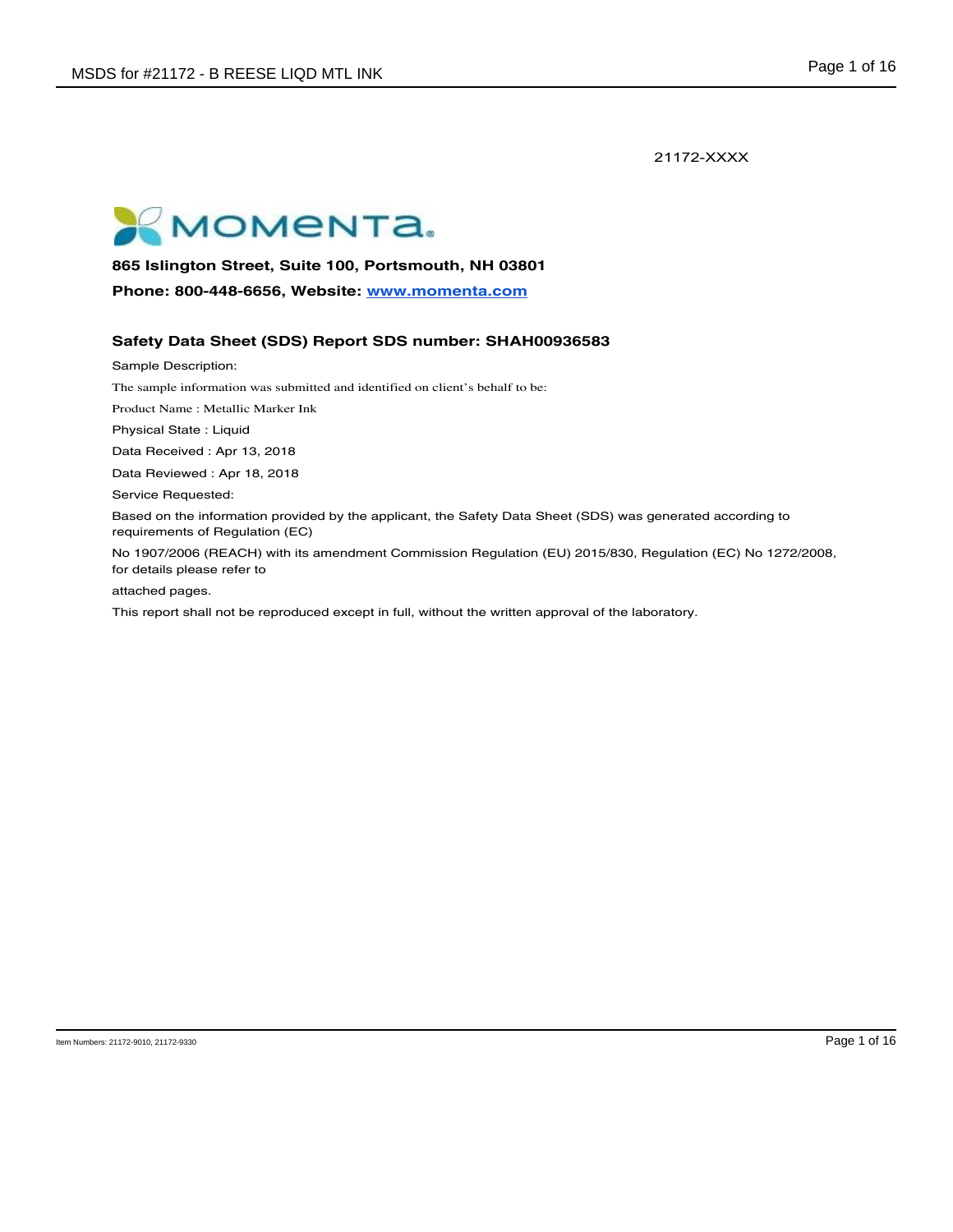# **Safety Data Sheet**

# **Metallic Marker Ink**

## **Momenta Inc. SDS number:SHAH00936583**

Version No:1.0 According to Regulation (EC) No 1907/2006(REACH) with its amendment Commission Regulation (EU) 2015/830

Issue Date:18/04/2018 REACH.GBR.EN

### **SECTION 1 IDENTIFICATION OF THE SUBSTANCE / MIXTURE AND OF THE COMPANY / UNDERTAKING**

### **1.1. Product Identifier**

Product name Metallic Marker Ink

Synonyms Not Available

**Other means of identification Metallic Ink**

# **1.2. Relevant identified uses of the substance or mixture and uses advised against**

Relevant identified uses Art,crafting and coloring

**Uses advised against Not Applicable**

**1.3. Details of the supplier of the safety data sheet**

# **Manufacturer company name Momenta Inc**

Address 865 Islington Street, Suite 100, Portsmouth, NH 03801

Telephone 800-448-6656

### **Emergency telephone 800-448-6656**

Email help@momenta.com **Importer name Address Telephone Email 1.4. Emergency telephone number Association / Organisation**

**Emergency telephone numbers**

### **SECTION 2 HAZARDS IDENTIFICATION**

### **2.1. Classification of the substance or mixture**

Not considered a hazardous mixture according to Reg. (EC) No 1272/2008 and their amendments. Not classified as Dangerous Goods for transport purposes.

# **Classification according to regulation (EC) No 1272/2008 [CLP]**

Not Classified

**2.2. Label elements Hazard pictogram(s)**

Not Applicable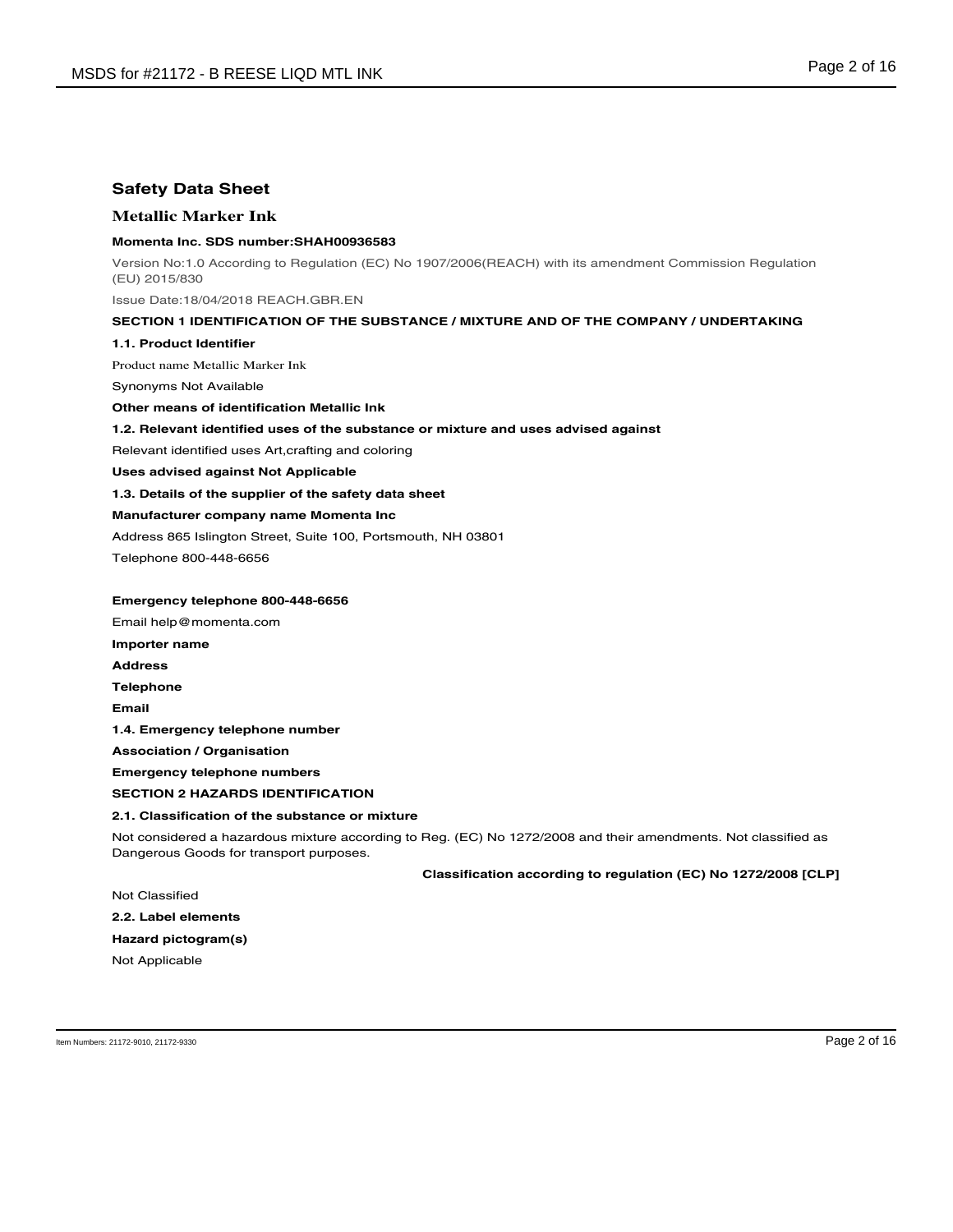# **SIGNAL WORD NOT APPLICABLE**

**Hazard statement(s)** Not Applicable **Supplementary statement(s)** Not Applicable **Precautionary statement(s) General** Not Applicable **Precautionary statement(s) Prevention** Not Applicable **Precautionary statement(s) Response** Not Applicable **Precautionary statement(s) Storage** Not Applicable **Continued...**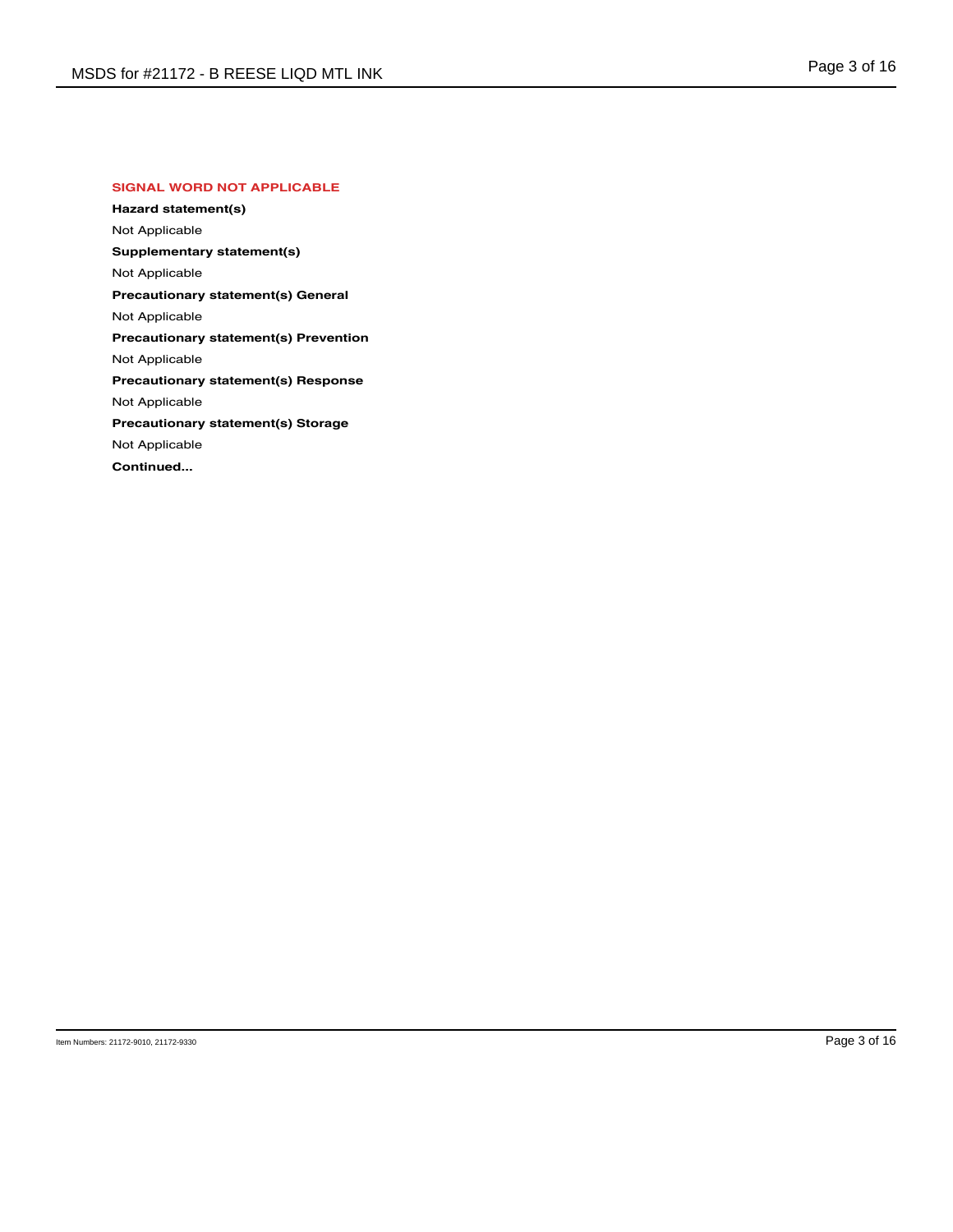# **Precautionary statement(s) Disposal**

# **2.3. Other hazards**

REACh - Art.57-59: The mixture does not contain Substances of Very High Concern (SVHC) at the SDS print date.

### **SECTION 3 COMPOSITION / INFORMATION ON INGREDIENTS**

#### **3.1.Substances**

See 'Composition on ingredients' in Section 3.2

### **3.2.Mixtures**

**1.CAS No 2.EC No 3.Index No 4.REACH No**

### **%[weight] Name Classification according to regulation (EC) No 1272/2008 [CLP]**

1.7732-18-5 2.231-791-2 3.Not Available 4.Not Available

# 61.9-93.97 Not Classified

1.1333-86-4 2.215-609-9 3.Not Available 4.Not Available

#### 0-38.1 Not Classified

1.5102-83-0 2.225-822-9 3.Not Available 4.Not Available

### 0-37 Not Classified

1.980-26-7 2.213-561-3 3.Not Available 4.Not Available

0-36.5 Not Classified

1.1345-16-0 2.310-193-6 3.Not Available 4.Not Available

0-30 Not Classified

# **SECTION 4 FIRST AID MEASURES**

# **4.1. Description of first aid measures**

#### **Eye Contact**

Immediately give a glass of water. First aid is not generally required. If in doubt, contact a Poisons Information Centre or a doctor.

### **4.2 Most important symptoms and effects, both acute and delayed**

See Section 11

# **4.3. Indication of any immediate medical attention and special treatment needed**

Treat symptomatically.

## **SECTION 5 FIREFIGHTING MEASURES**

#### **5.1. Extinguishing media**

The product contains a substantial proportion of water, therefore there are no restrictions on the type of extinguishing media which may be used. Choice of extinguishing media should take into account surrounding areas.

#### **5.2. Special hazards arising from the substrate or mixture**

**Fire Incompatibility None known.**

# **5.3. Advice for firefighters**

### **Fire Fighting**

Not Applicable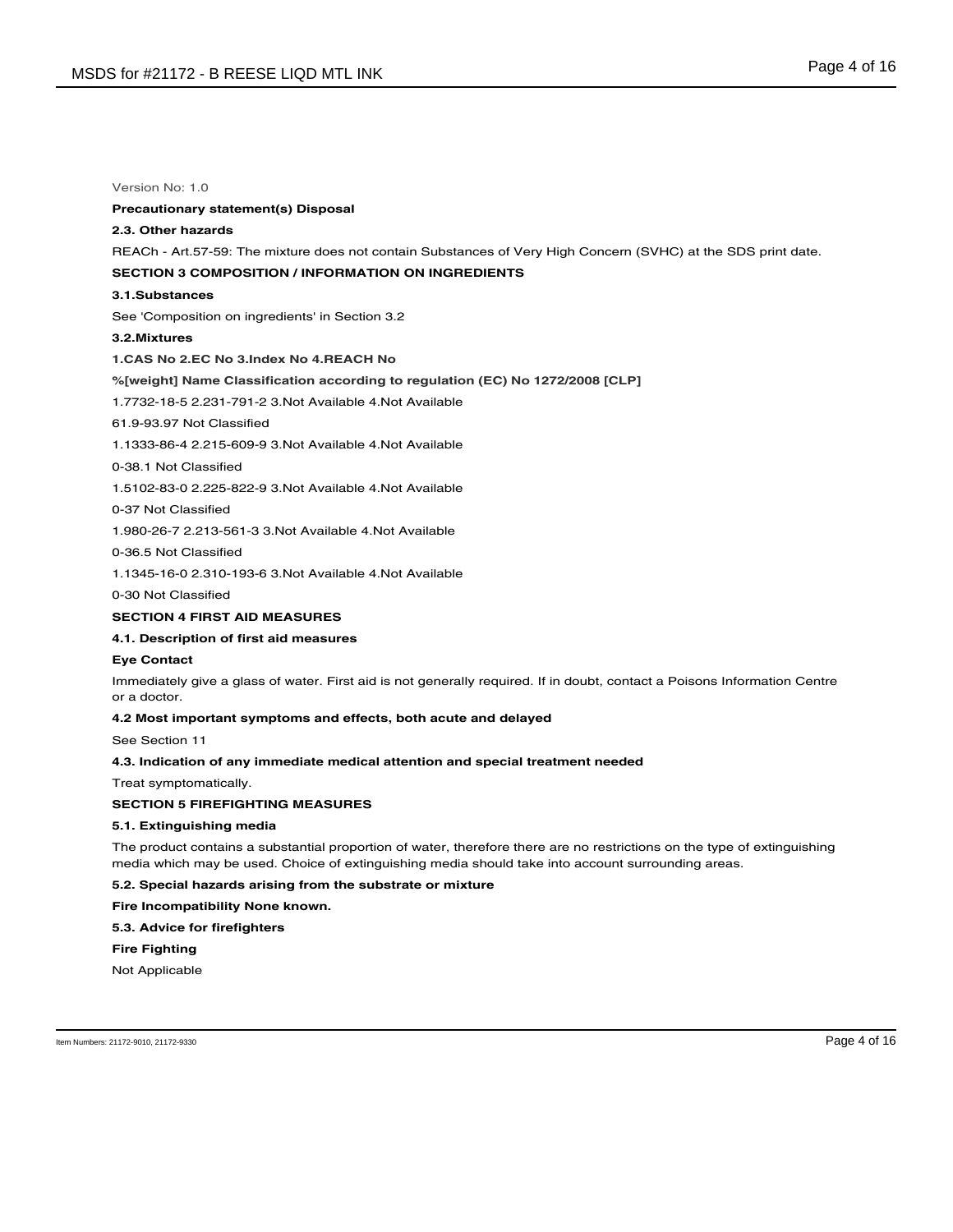If this product comes in contact with eyes: Wash out immediately with water. If irritation continues, seek medical attention. Removal of contact lenses after an eye injury should only be undertaken by skilled personnel.

## **Skin Contact**

If skin or hair contact occurs:

Flush skin and hair with running water (and soap if available). Seek medical attention in event of irritation.

# **Inhalation**

If fumes, aerosols or combustion products are inhaled remove from contaminated area. Other measures are usually unnecessary.

**Ingestion**

water

carbon black

c.i. pigment yellow 13

C.I. Pigment Red 122

C.I. Pigment Blue 28

Alert Fire Brigade and tell them location and nature of hazard. Wear breathing apparatus plus protective gloves in the event of a fire.

Page 2 of 8

**Metallic Marker Ink**

**Issue Date:18/04/2018**

**Continued...**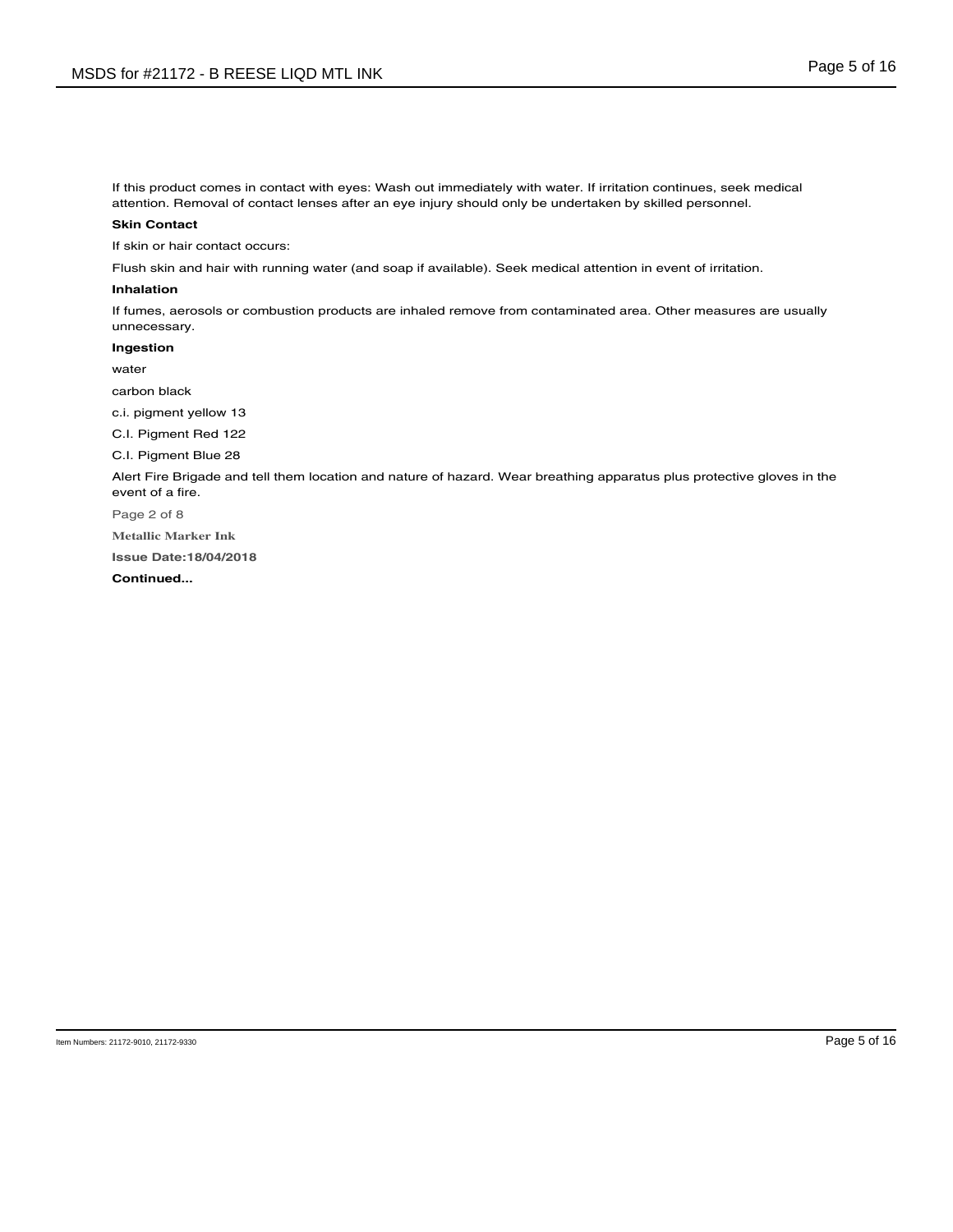The material is not readily combustible under normal conditions. However, it will break down under fire conditions and the organic component may burn.

Decomposes on heating and produces toxic fumes of: carbon dioxide (CO2) nitrogen oxides (NOx) other pyrolysis products typical of burning organic material.

# **SECTION 6 ACCIDENTAL RELEASE MEASURES**

**6.1. Personal precautions, protective equipment and emergency procedures**

See section 8

**6.2. Environmental precautions**

See section 12

# **6.3. Methods and material for containment and cleaning up**

**Minor Spills**

Minor hazard.

Clear area of personnel.

# **6.4. Reference to other sections**

Personal Protective Equipment advice is contained in Section 8 of the SDS.

### **SECTION 7 HANDLING AND STORAGE**

### **7.1. Precautions for safe handling**

## **Safe handling**

Limit all unnecessary personal contact. Wear protective clothing when risk of exposure occurs.

## **Fire and explosion protection See section 5**

#### **Other information**

## **7.2. Conditions for safe storage, including any incompatibilities**

Suitable container Plastic case,Cardboard box

Storage incompatibility Avoid contamination of water, foodstuffs, feed or seed.

#### **7.3. Specific end use(s)**

See section 1.2

### **SECTION 8 EXPOSURE CONTROLS / PERSONAL PROTECTION**

# **8.1. Control parameters**

# **DERIVED NO EFFECT LEVEL (DNEL)**

Not Available

**PREDICTED NO EFFECT LEVEL (PNEC)**

Not Available

**OCCUPATIONAL EXPOSURE LIMITS (OEL)**

### **INGREDIENT DATA**

**Source Ingredient Material name TWA STEL Peak Notes**

UK Workplace Exposure Limits (WELs)

3.5 mg/m3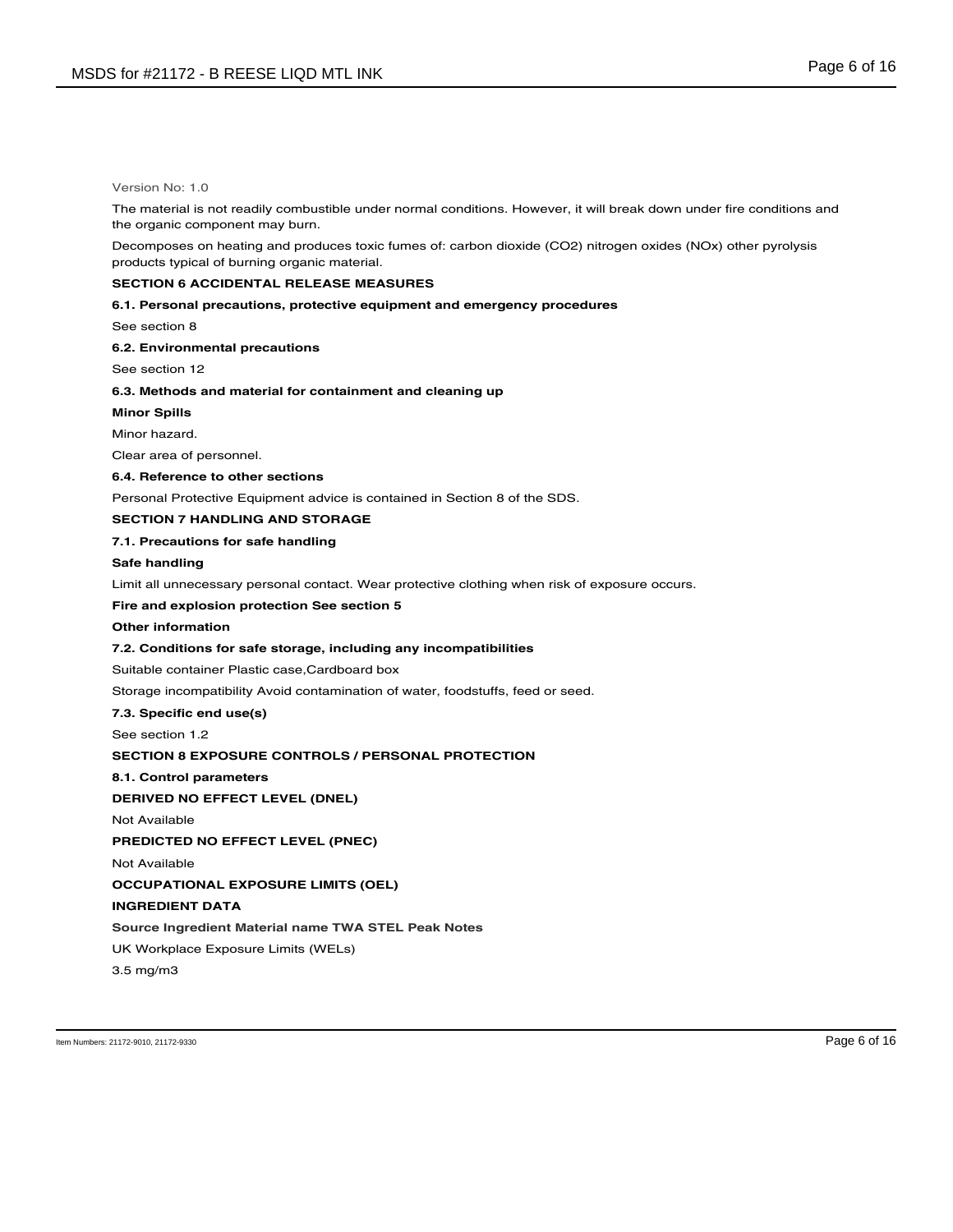Not Available

Not Available

UK Workplace Exposure Limits (WELs)

carbon black Carbon black

7 mg/m3

Carc (cobalt dichloride andsulphate), Sen

# **8.2. Exposure controls**

# **8.2.1. Appropriate engineering controls**

C.I. Pigment Blue

Cobalt and Cobalt compounds (as

0.1

Not

Not 28

Co)

mg/m3

Available

Available

Engineering controls are used to remove a hazard or place a barrier between the worker and the hazard. Well-designed engineering controls can be highly effective in protecting workers and will typically be independent of worker interactions to provide this high level of protection.

# **8.2.2. Personal protection**

# **Fire/Explosion Hazard**

Clean up all spills immediately. Avoid breathing vapours and contact with skin and eyes.

## **Major Spills**

Store in original container in approved flame-proof area

Page 3 of 8

**Metallic Marker Ink**

**Issue Date:18/04/2018**

**Continued...**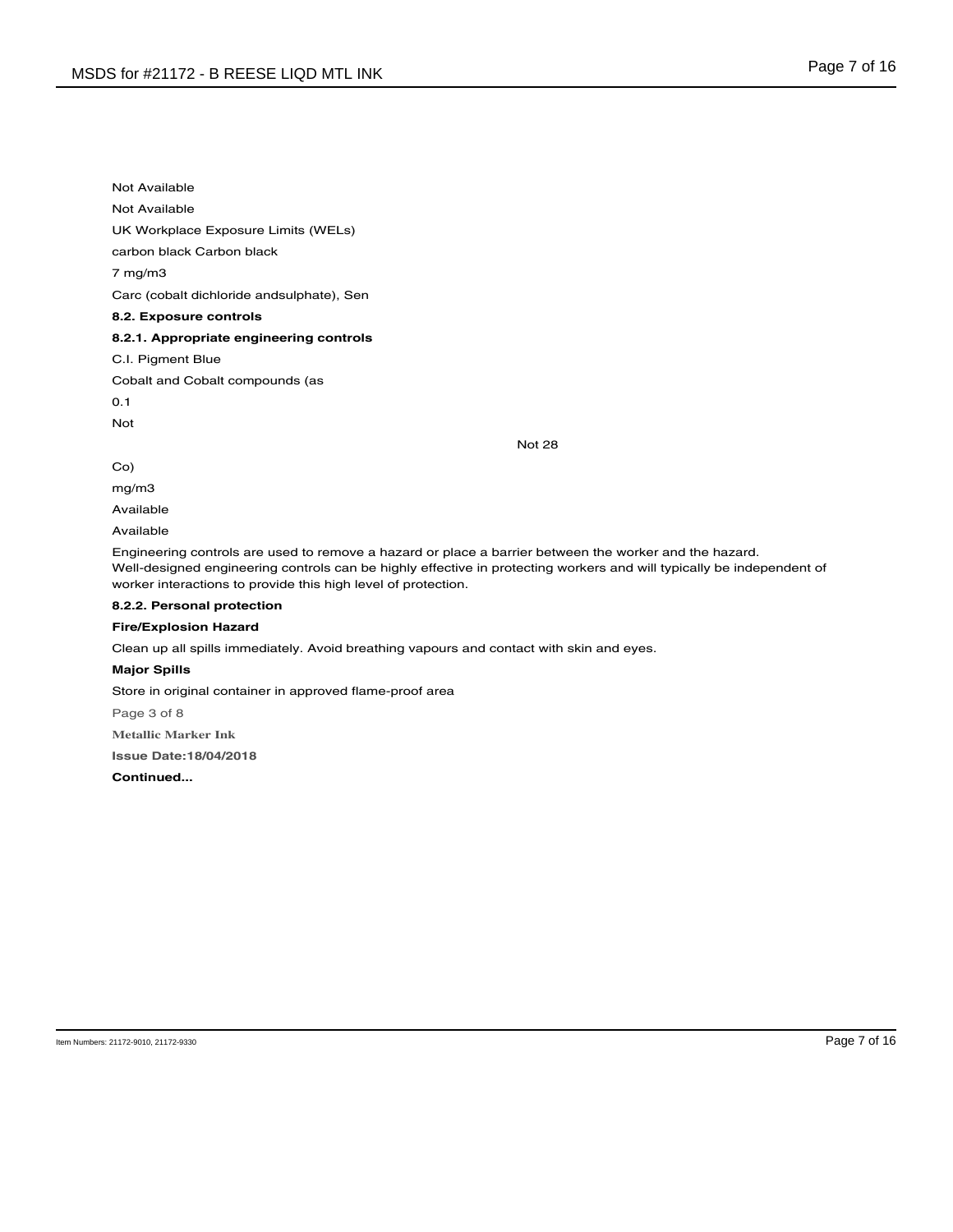#### Safety glasses with side shields Eye and face protection

Chemical goggles. Contact lenses may pose a special hazard; soft contact lenses may absorb and concentrate irritants.

Skin protection See Hand protection below

# **Hands/feet protection**

Wear general protective gloves, eg. light weight rubber gloves. The selection of suitable gloves does not only depend on the material, but also on further marks of quality which vary from manufacturer to manufacturer. Where the chemical is a preparation of several substances, the resistance of the glove material can not be calculated in advance and has therefore to be checked prior to the application.

Body protection See Other protection below

#### **Other protection**

No special equipment needed when handling small quantities. OTHERWISE:

Overalls.

**Thermal hazards Not Available**

**Respiratory protection**

**Cartridge respirators should never be used for emergency ingress or in areas of unknown vapour concentrations or oxygen content. The wearer must be warned to leave the contaminated area immediately on detecting any odours through the respirator. The odour may indicate that the mask is not functioning** properly, that the vapour concentration is too high, or that the mask is not properly fitted. Because of these **limitations, only restricted use of cartridge respirators is considered appropriate.**

**8.2.3. Environmental exposure controls**

See section 12

### **SECTION 9 PHYSICAL AND CHEMICAL PROPERTIES**

### **9.1. Information on basic physical and chemical properties**

#### **Appearance**

Ruby Red, Rouge, Citrus Burst, Mountain Mist, Lagoon, Emerald, Persian Blue, Jet Black, Espresso, Metallic Silver, Midnight Violet, Rubellite, Autumn Blaze, Warm Sunshine, Limeade, Moss, Volcano Lake, Sea Breeze, Dusk, Silverstone, Purple Wine, Crimson, Sunkissed, Fresh Lemon, TBD, Lime, Turquoise, Dessert Night, Paper Bag, Lava Rock liquid ink

## **Physical state Liquid Relative density (Water = 1) Not Available**

Odour Not Available

**Partition coefficient n-octanol / water**

Not Available

# **Odour threshold Not Available Auto-ignition temperature (°C) Not Available**

**pH (as supplied) Not Available Decomposition temperature Not Available**

**Melting point / freezing point (°C)**

Not Available Viscosity (cSt) >1000000

# **Initial boiling point and boiling range (°C)**

Not Available Molecular weight (g/mol) Not Available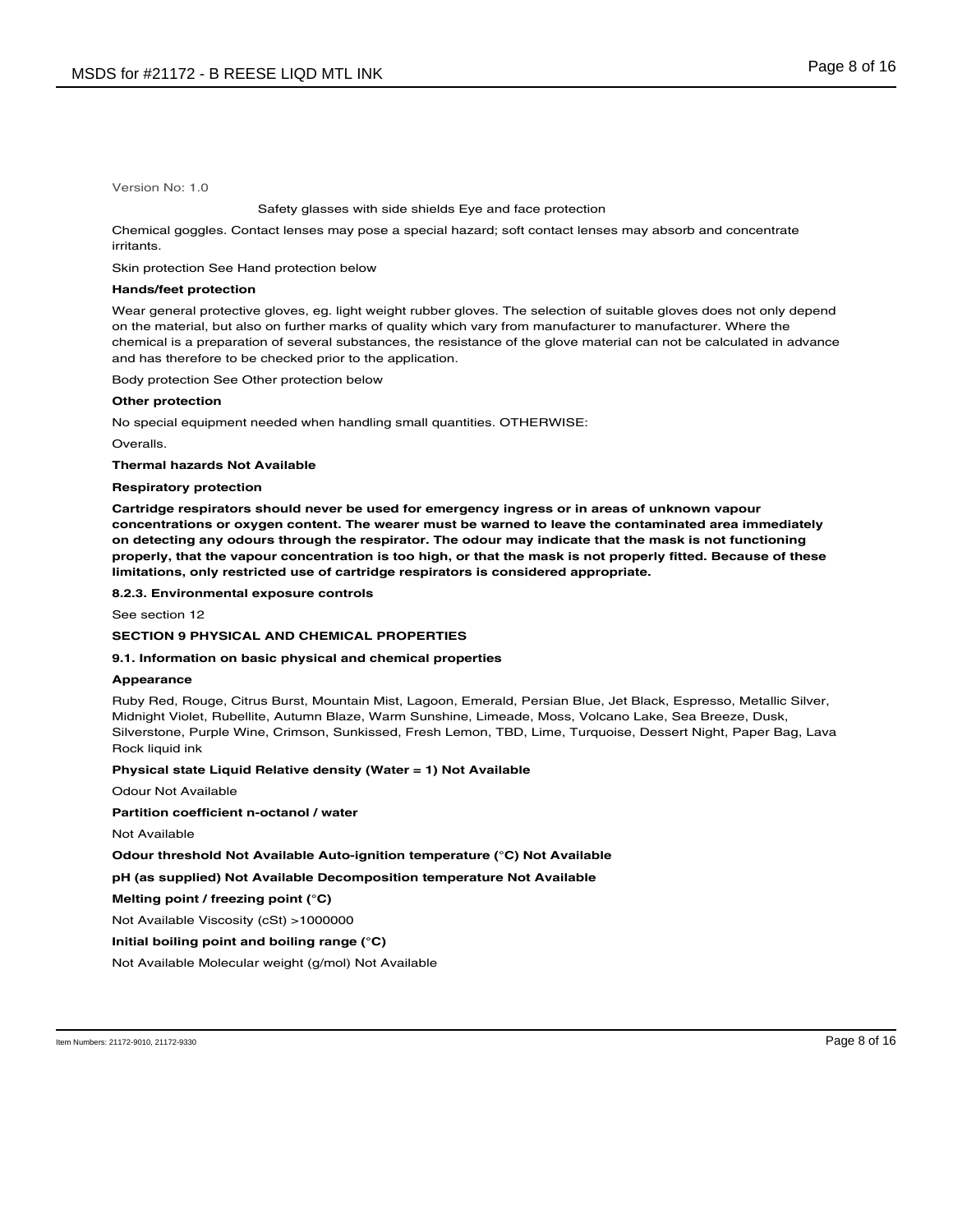Flash point (°C) Not Available Taste Not Available **Evaporation rate Not Available Explosive properties Not Available Flammability Not Flammable Oxidising properties Not Available Upper Explosive Limit (%) Not Available Surface Tension (dyn/cm or mN/m)** Not Available **Lower Explosive Limit (%) Not Available Volatile Component (%vol) Not Available Vapour pressure (kPa) Not Available Gas group Not Available Solubility in water (g/L) Not Available pH as a solution (1%) Not Available Vapour density (Air = 1) Not Available VOC g/L Not Available 9.2. Other information** Not Available **SECTION 10 STABILITY AND REACTIVITY 10.1.Reactivity See section 7.2** 10.2. Chemical stability Product is considered stable and hazardous polymerisation will not occur. **10.3. Possibility of hazardous reactions** See section 7.2 **10.4. Conditions to avoid See section 7.2 10.5. Incompatible materials See section 7.2 10.6. Hazardous decomposition products** See section 5.3 **SECTION 11 TOXICOLOGICAL INFORMATION 11.1. Information on toxicological effects** carbon black Page 4 of 8 **Metallic Marker Ink Issue Date:18/04/2018 Continued...**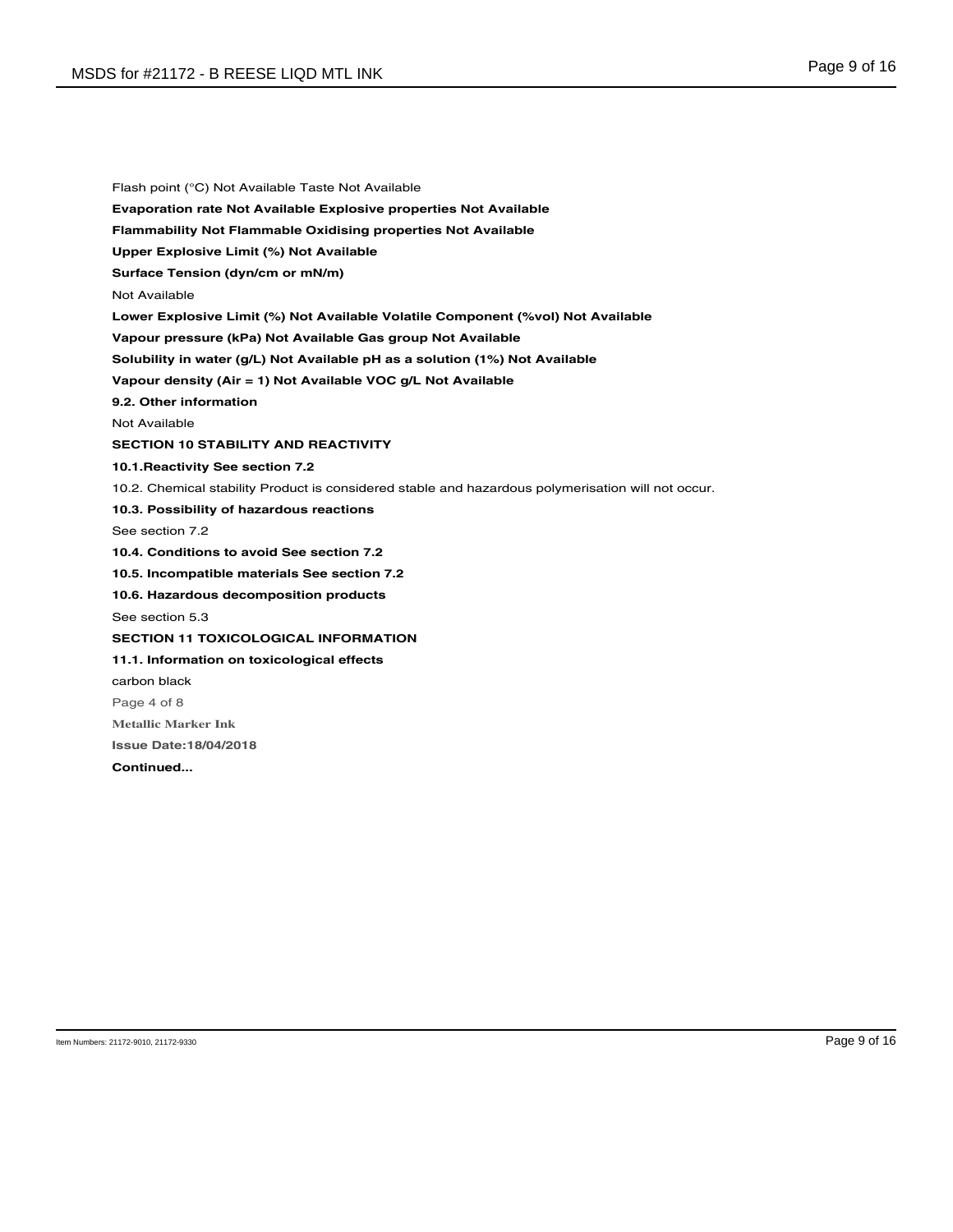Version No: 1.0 [2] Dermal (rabbit) LD50: >3000 mg/kg Oral (rat) LD50: >10000 mg/kg  $[1]$ **Acute Toxicity** c.i. pigment yellow 13 Oral (rat) LD50: >1230 mg/kg **Metallic Marker Ink** [1] C.I. Pigment Red 122 dermal (rat) LD50: >2000 mg/kg [1] Oral (rat) LD50: >2000 mg/kg [1] Skin Irritation/Corrosion No skin irritation or corrosion Serious Eye Damage/Irritation No serious eye damage or irritation **Respiratory or Skin sensitisation** No skin sensitisation Mutagenicity No data available **Carcinogenicity** carbon black IARC Group 2B Reproductivity No data available **STOT - Single Exposure No data available STOT - Repeated Exposure No data available Aspiration Hazard No data available** Legend: 1. Value obtained from Europe ECHA Registered Substances - Acute toxicity 2.\* Value obtained from manufacturer's SDS. Unless otherwise specified data extracted from RTECS - Register of Toxic Effect of chemical Substances **SECTION 12 ECOLOGICAL INFORMATION 12.1. Toxicity carbon black ENDPOINT TEST DURATION (HR) SPECIES VALUE SOURCE** Not available Not available Not available Not available Not available **ENDPOINT TEST DURATION (HR) SPECIES VALUE SOURCE** LC50 96 Fish =1000mg/L 1 NOEC 96 Fish =1000mg/L 1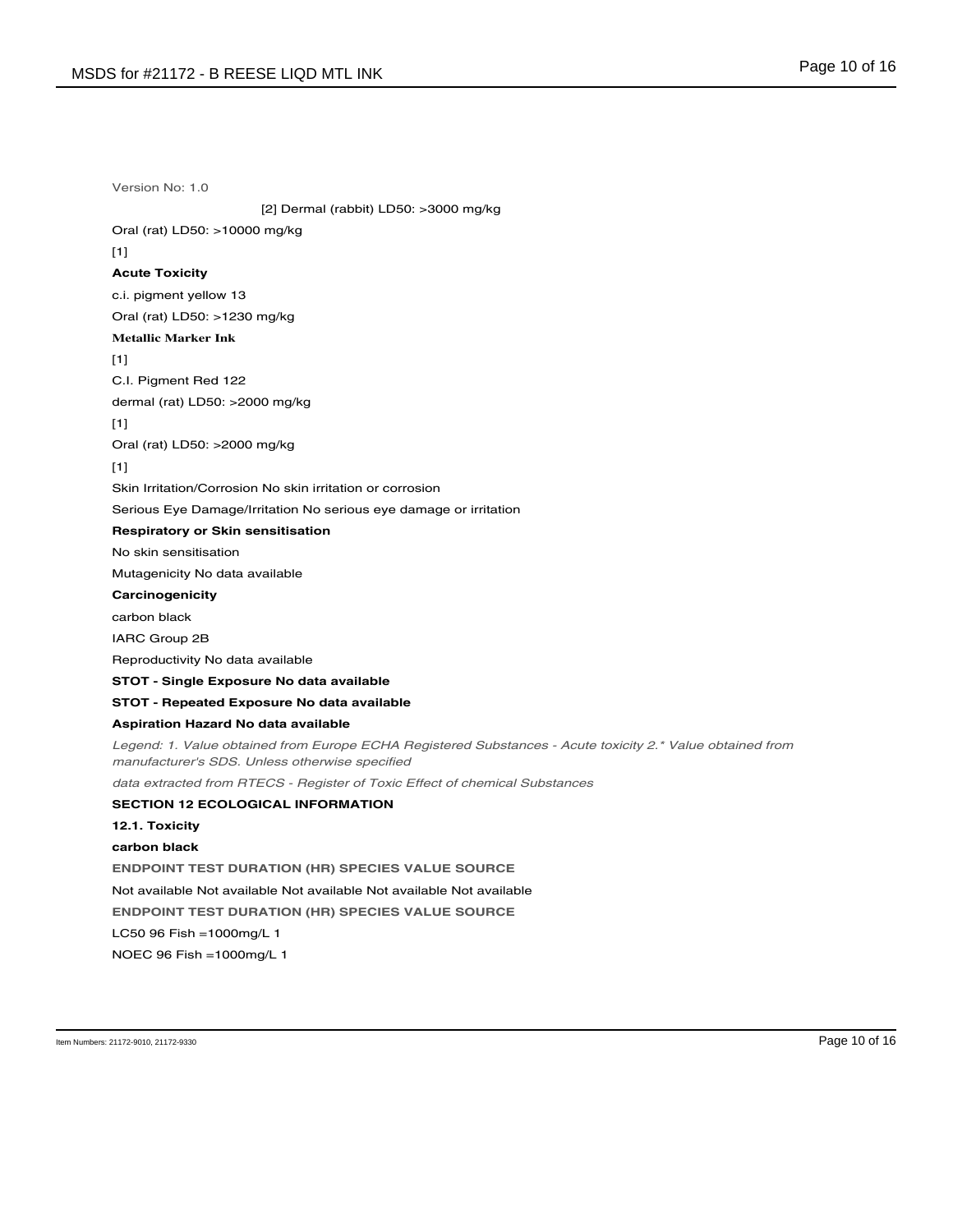# **c.i. pigment yellow 13**

## **ENDPOINT LC50 TEST DURATION (HR) 96 SPECIES VALUE SOURCE**

# Fish 124mg/L 2

Legend: Extracted from 1. IUCLID Toxicity Data 2. Europe ECHA Registered Substances - Ecotoxicological Information - Aquatic Toxicity 3. EPIWIN Suite V3.12 (QSAR) - Aquatic Toxicity Data (Estimated) 4. US EPA, Ecotox database - Aquatic Toxicity Data 5. ECETOC Aquatic Hazard Assessment Data 6. NITE (Japan) - Bioconcentration Data 7. METI (Japan) - Bioconcentration Data 8. Vendor Data

For Organic Pigments: Environmental Fate: Organic pigments are highly persistent in natural environments. Atmospheric Fate: The chemical processes underlying breakdown of organic pigments through light or atmospheric conditions are difficult to clarify.

**12.2. Persistence and degradability Ingredient Persistence: Water/Soil Persistence: Air** water LOW LOW c.i. pigment yellow 13 HIGH HIGH **12.3. Bioaccumulative potential Ingredient Bioaccumulation** water LOW (LogKOW = -1.38) c.i. pigment yellow 13 LOW (LogKOW = 8.1146) **12.4. Mobility in soil Ingredient Mobility** water LOW ( $KOC = 14.3$ ) c.i. pigment yellow 13 LOW (KOC = 571400) Page 5 of 8 **Metallic Marker Ink Issue Date:18/04/2018 Continued...**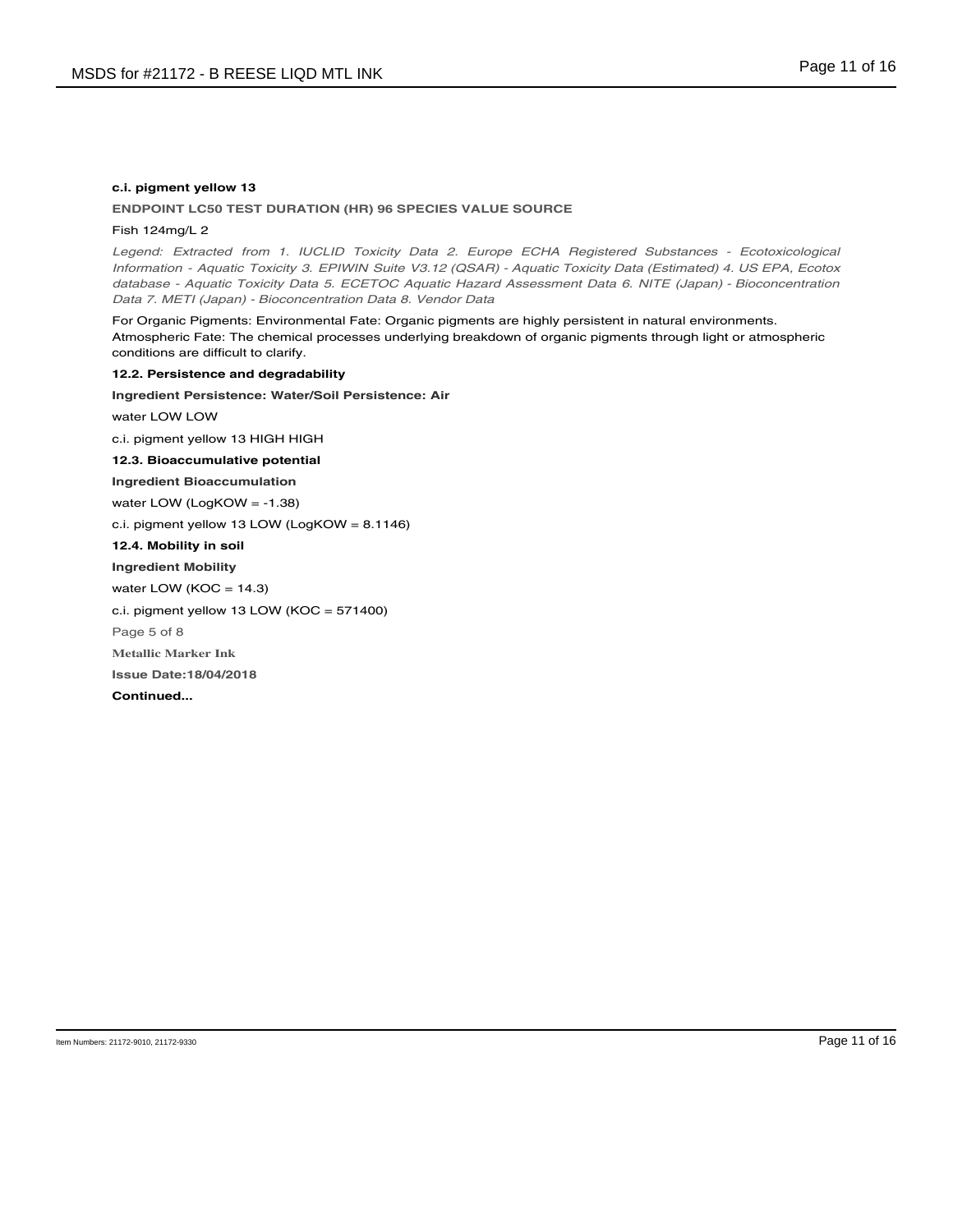#### **12.5.Results of PBT and vPvB assessment**

**12.6. Other adverse effects**

No data available

### **SECTION 13 DISPOSAL CONSIDERATIONS**

**13.1. Waste treatment methods**

#### **Product / Packaging disposal**

**P B T**

Relevant available data Not Available Not Available Not Available

PBT Criteria fulfilled? Not Available Not Available Not Available

Legislation addressing waste disposal requirements may differ by country, state and/ or territory. Each user must refer to laws operating in their area.

Recycle wherever possible. Consult manufacturer for recycling options or consult local or regional waste management authority for disposal if no suitable treatment or disposal facility can be identified.

## **Waste treatment options Not Available**

**Sewage disposal options Not Available**

#### **SECTION 14 TRANSPORT INFORMATION**

**Labels Required**

# **Marine Pollutant NO**

HAZCHEM Not Applicable

# **Land transport (ADR): NOT REGULATED FOR TRANSPORT OF DANGEROUS GOODS**

### **14.1.UN number Not Applicable**

# **14.2.UN proper shipping name Not Applicable**

## **14.3. Transport hazard class(es)**

Class Not Applicable

#### Subrisk Not Applicable

### **14.4.Packing group Not Applicable**

### **14.5.Environmental hazard Not Applicable**

### **14.6. Special precautions for user**

Hazard identification (Kemler) Not Applicable

#### Classification code Not Applicable

Hazard Label Not Applicable

#### Special provisions Not Applicable

Limited quantity Not Applicable

# **Air transport (ICAO-IATA / DGR): NOT REGULATED FOR TRANSPORT OF DANGEROUS GOODS**

### **14.1. UN number Not Applicable**

### **14.2. UN proper shipping name Not Applicable**

**14.3. Transport hazard class(es)**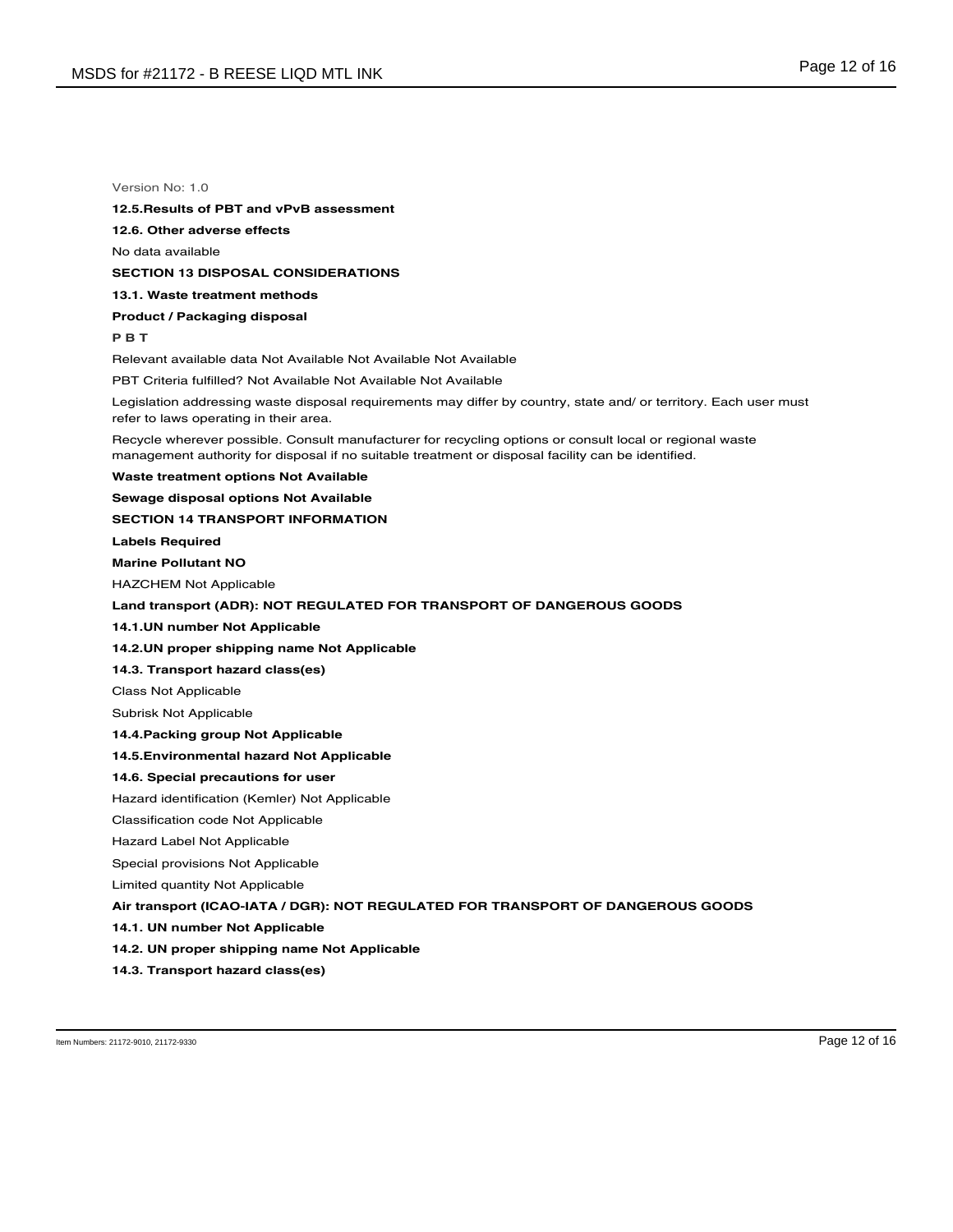ICAO/IATA Class Not Applicable ICAO / IATA Subrisk Not Applicable ERG Code Not Applicable **14.4. Packing group Not Applicable 14.5. Environmental hazard Not Applicable 14.6. Special precautions for user** Special provisions Not Applicable Cargo Only Packing Instructions Not Applicable Cargo Only Maximum Qty / Pack Not Applicable Passenger and Cargo Packing Instructions Not Applicable Passenger and Cargo Maximum Qty / Pack Not Applicable Passenger and Cargo Limited Quantity Packing Instructions Not Applicable Passenger and Cargo Limited Maximum Qty / Pack Not Applicable DO NOT allow wash water from cleaning or process equipment to enter drains. It may be necessary to collect all wash water for treatment before disposal. Page 6 of 8 **Metallic Marker Ink Issue Date:18/04/2018 Continued...**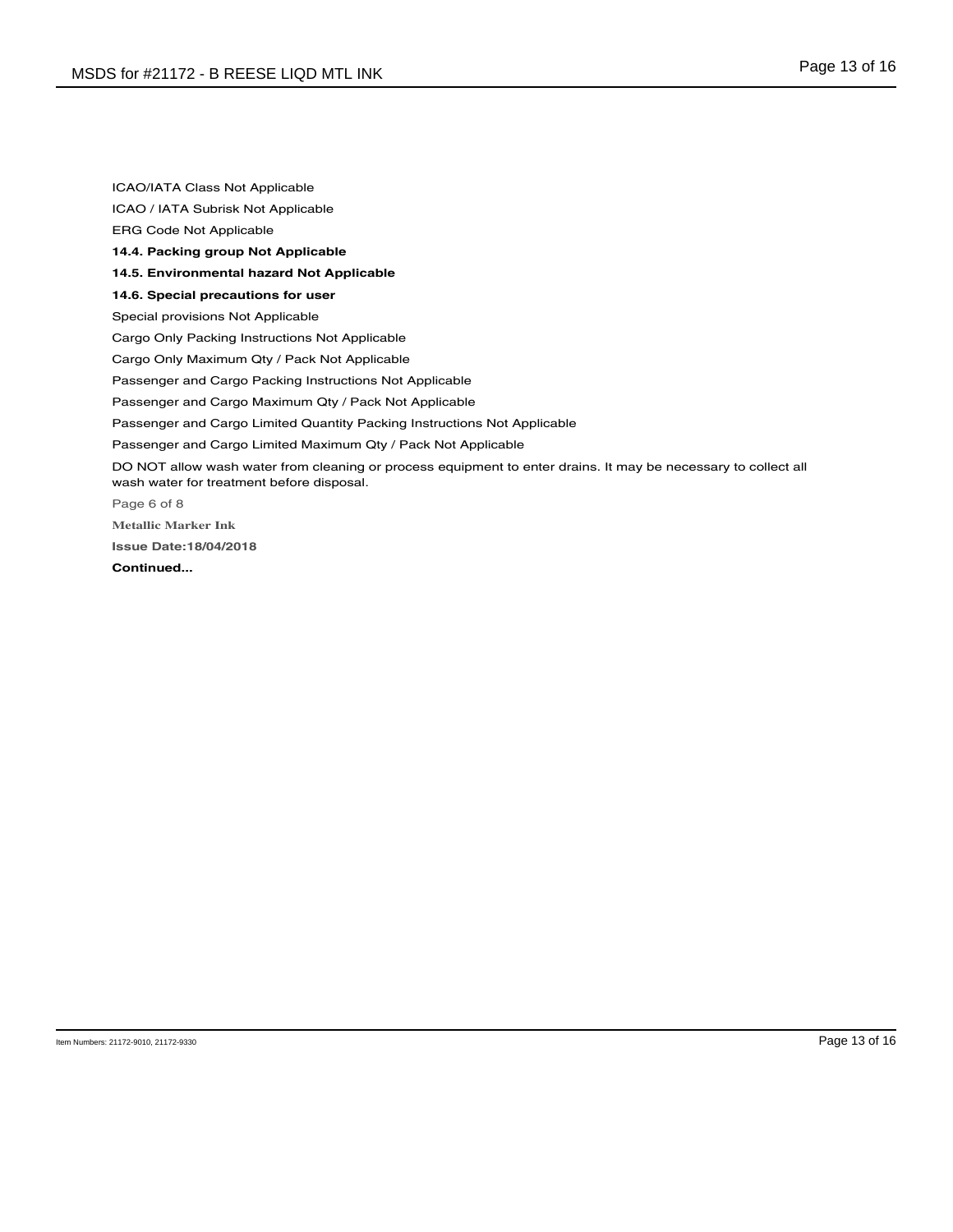# **Sea transport (IMDG-Code / GGVSee): NOT REGULATED FOR TRANSPORT OF DANGEROUS GOODS**

- **14.1. UN number Not Applicable**
- **14.2. UN proper shipping name Not Applicable**
- **14.3. Transport hazard class(es)**
- IMDG Class Not Applicable
- IMDG Subrisk Not Applicable
- **14.4. Packing group Not Applicable**
- **14.5. Environmental hazard Not Applicable**
- **14.6. Special precautions for user**
- EMS Number Not Applicable
- Special provisions Not Applicable
- Limited Quantities Not Applicable

#### **Inland waterways transport (ADN): NOT REGULATED FOR TRANSPORT OF DANGEROUS GOODS**

- **14.1. UN number Not Applicable**
- **14.2. UN proper shipping name Not Applicable**
- **14.3. Transport hazard class(es) Not Applicable Not Applicable**
- **14.4. Packing group Not Applicable**
- **14.5. Environmental hazard Not Applicable**
- **14.6. Special precautions for user**
- Classification code Not Applicable
- Special provisions Not Applicable
- Limited quantity Not Applicable
- Equipment required Not Applicable
- Fire cones number Not Applicable
- **14.7. Transport in bulk according to Annex II of MARPOL and the IBC code**

Not Applicable

**SECTION 15 REGULATORY INFORMATION**

# **15.1. Safety, health and environmental regulations / legislation specific for the substance or mixture**

# **WATER(7732-18-5) IS FOUND ON THE FOLLOWING REGULATORY LISTS**

EU REACH Regulation (EC) No 1907/2006 - Annex IV - Exemptions from the Obligation to Register in Accordance with Article 2(7)(a) (English) European Customs Inventory of Chemical Substances ECICS (English)

European Union - European Inventory of Existing Commercial Chemical Substances (EINECS) (English)

### **CARBON BLACK(1333-86-4) IS FOUND ON THE FOLLOWING REGULATORY LISTS**

EU European Chemicals Agency (ECHA) Community Rolling Action Plan (CoRAP) List of Substances European Customs Inventory of Chemical Substances ECICS (English) European List of Notified Chemical Substances (ELINCS) European Trade Union Confederation (ETUC) Priority List for REACH Authorisation

European Union - European Inventory of Existing Commercial Chemical Substances (EINECS) (English) International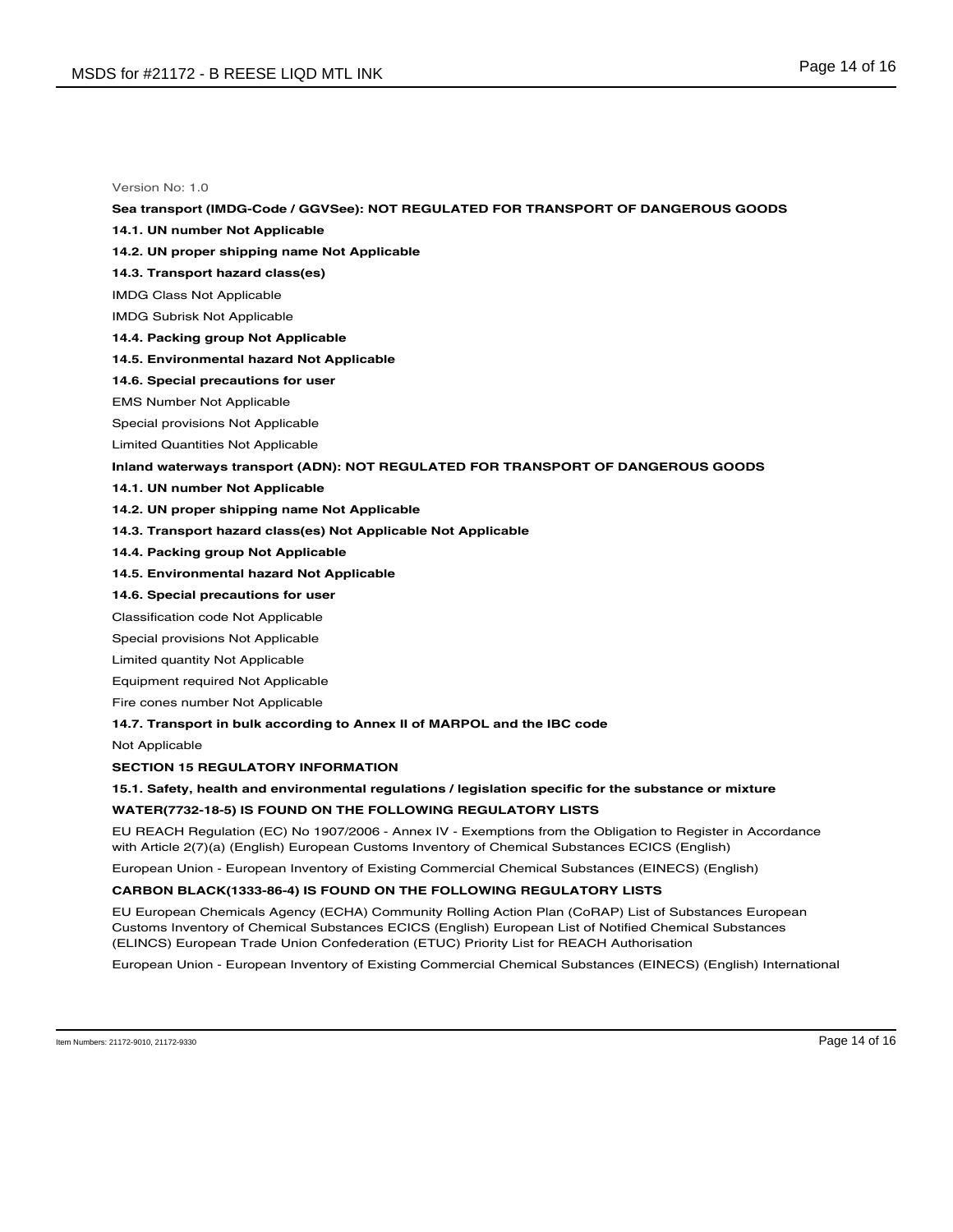Agency for Research on Cancer (IARC) - Agents Classified by the IARC Monographs UK Workplace Exposure Limits (WELs)

# **C.I. PIGMENT YELLOW 13(5102-83-0) IS FOUNG ON THE FOLLOWING REGULATORY LISTS**

EU REACH Regulation (EC) No 1907/2006 - Annex XVII - Restrictions on the manufacture, placing on the market and use of certain dangerous substances, mixtures and articles EU REACH Regulation (EC) No 1907/2006 - Annex XVII (Appendix 2) Carcinogens: category 1B (Table 3.1)/category 2 (Table 3.2) European Customs Inventory of Chemical Substances ECICS (English) European Trade Union Confederation (ETUC) Priority List for REACH Authorisation

European Union - European Inventory of Existing Commercial Chemical Substances (EINECS) (English) European Union (EU) Annex I to Directive 67/548/EEC on Classification and Labelling of Dangerous Substances - updated by ATP: 31 European Union (EU) Regulation (EC) No 1272/2008 on Classification, Labelling and Packaging of Substances and Mixtures - Annex VI International Agency for Research on Cancer (IARC) - Agents Classified by the IARC Monographs

# **C.I. PIGMENT RED 122(980-26-7) IS FOUND ON THE FOLLOWING REGULATORY LISTS**

European Customs Inventory of Chemical Substances ECICS (English) European Union - European Inventory of Existing Commercial Chemical Substances (EINECS)

(English)

# **C.I. PIGMENT BLUE 28(1345-16-0) IS FOUND ON THE FOLLOWING REGULATORY LISTS**

European Customs Inventory of Chemical Substances ECICS (English) European Union - European Inventory of Existing Commercial Chemical Substances (EINECS) (English)

International Agency for Research on Cancer (IARC) - Agents Classified by the IARC Monographs UK Workplace Exposure Limits (WELs)

This safety data sheet is in compliance with the following EU legislation and its adaptations - as far as applicable - : 98/24/EC, 92/85/EC, 94/33/EC, 91/689/EEC, 1999/13/EC, Commission Regulation (EU) 2015/830, Regulation (EC) No 1272/2008 and their amendments

Page 7 of 8

**Metallic Marker Ink**

**Issue Date:18/04/2018**

**Continued...**